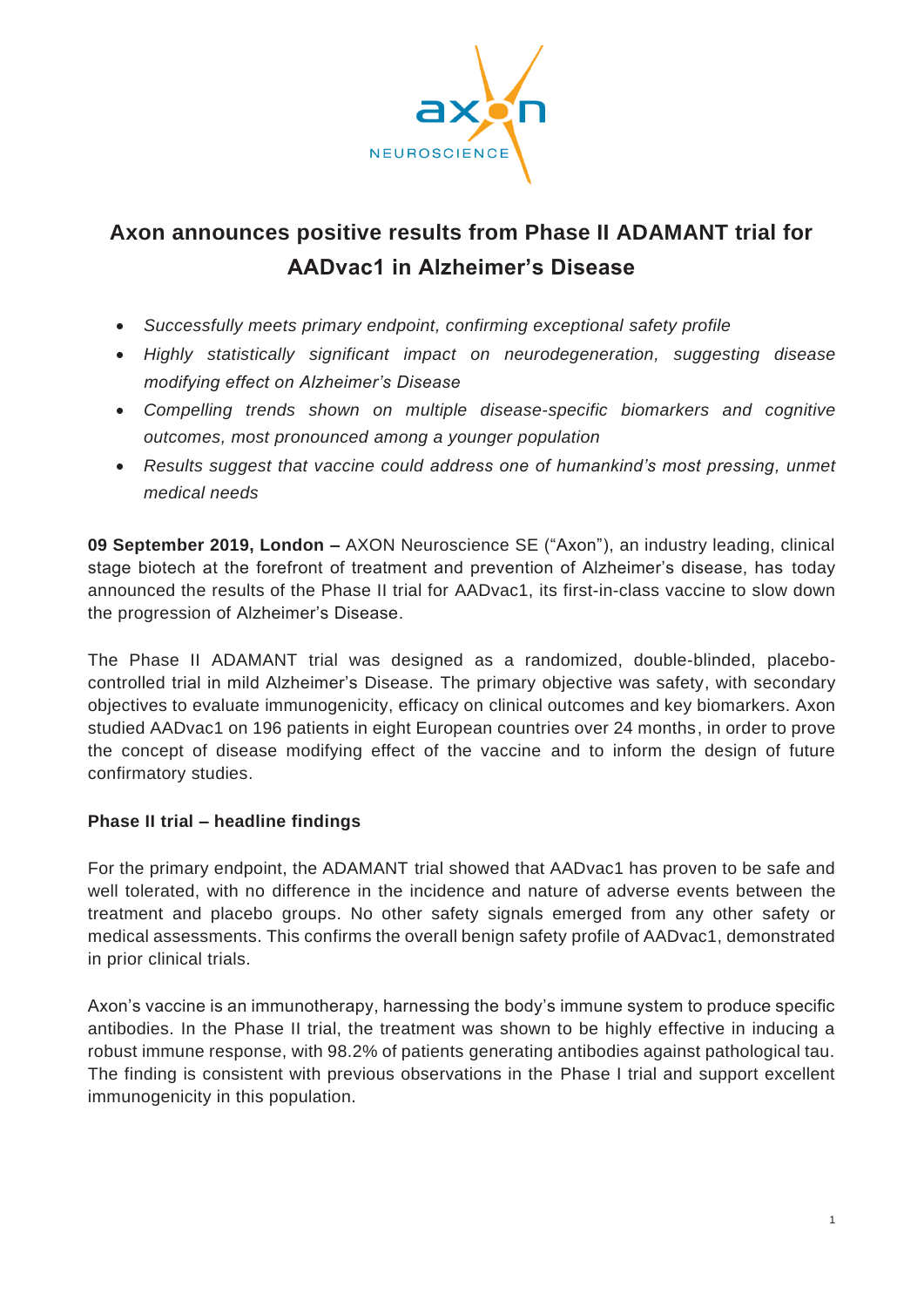

A highly statistically significant impact was seen on neurodegeneration and neuronal loss, as measured in blood by Neurofilament Light Chain ("NfL"). It showed a marked slow-down of the expected increase of NfL in the patients treated with AADvac1, demonstrating a 12.6% change from baseline over two years versus 27.7% for patients on placebo (p value  $= 0.0039$ ). This indicates that AADvac1 slows the progression of the neurodegenerative process to levels that are more typically seen in healthy individuals $<sup>1</sup>$ .</sup>

NfL is a biomarker to track and monitor effects on neurodegeneration in patients with Alzheimer's Disease, Multiple Sclerosis and other neurological disorders.

Compelling trends were observed in the reduction of three separate cerebrospinal fluid ("CSF") Alzheimer's Disease specific biomarkers in treated patients, including two variants of pathological tau (phospho-Tau181 and phospho-Tau217). Despite of a smaller sample size of patients providing required lumbar punctures, the shown effect sizes were large to moderate. This strongly suggests that AADvac1 is successful in slowing the progression of tau pathology.

Positive signals for cognitive endpoints were observed among younger populations in the Phase II trial. These were showed on clinical outcome measure CDR-SB and consistently further across a wide range of additional endpoints including MMSE, ADCS-MCI-ADL, MRI brain volumetry and DTI.

Clinical Dementia Rating – Sum of Boxes, Mini Mental State Examination and Activities of Daily Living are widely accepted clinical outcome measures to asses cognitive and functional decline in Alzheimer's Disease, while Magnetic Resonance Imaging and Diffusion Tensor Imaging are biomarkers that track the level of brain atrophy and damage, which are associated with the progression of the disease.

## **Plans for future studies**

Based on the extensive learnings and positive data generated by the Phase II ADAMANT trial, Axon is moving ahead with plans for the upcoming clinical development. Axon is now seeking an experienced, global partner to help plan and conduct the next phase of clinical trials in order to rapidly bring the benefits of the therapy to a wide ranging and growing patient population.

## **Quote from Michal Fresser, CEO of Axon Neuroscience, said:**

*"Today's results mark an important milestone for Axon, and for the entire population of the world that suffers from this devastating disease. Our vaccine is the first to solely target pathological tau proteins, which drive the cognitive decline and memory loss seen in Alzheimer's. These results, which strongly reveal a disease-modifying effect on the disease, underpin our*

<sup>1</sup> Mattson et al., 2019 JAMA Neurology, Mattson et al., 2017 JAMA Neurology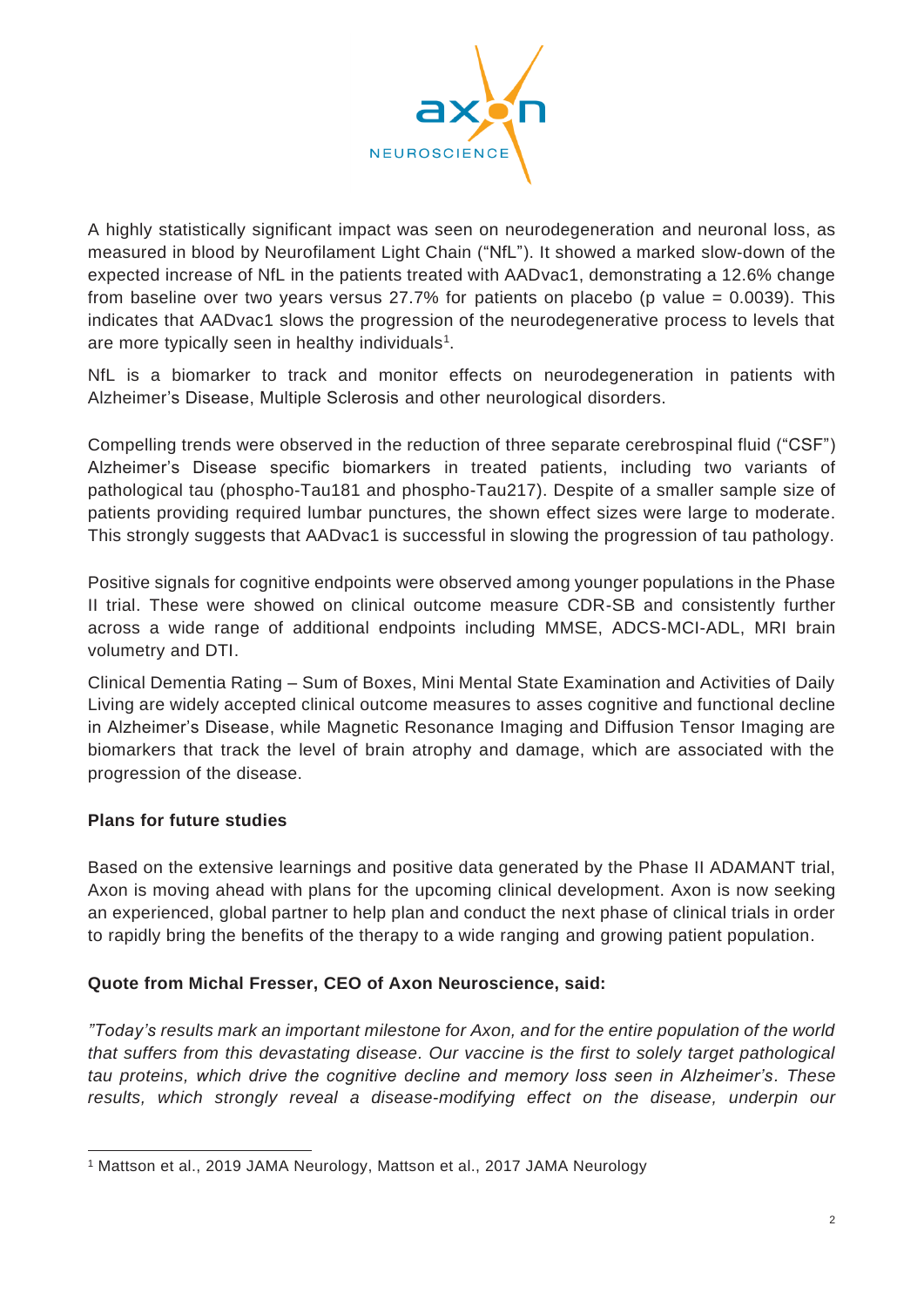

*confidence to take the next steps in bringing a life-changing treatment to patients as soon as possible."*

## **Members of Axon's Scientific Advisory Board, said:**

*"I am excited to see that AADvac1 is safe and well tolerated and shows impact on the neurodegenerative process of Alzheimer's Disease. The positive trends on both clinical and biological measures give me hope that this treatment brings benefit to patients in the future."*

*-* **Philip Scheltens** (Professor of Cognitive Neurology and Director of the Alzheimer Centre at the Amsterdam University Medical Centre, Chairman of the Scientific Advisory Board of Axon.)

*"Since AADvac1 targets pathological tau, I am truly impressed by the downstream effect on neurodegeneration indicated by the neurofilament findings. This effect, observed for the very first time in an Alzheimer's trial, is a significant and much needed boost for the industry."*

*-* **Kaj Blennow** (Head of Research on Neurochemical Pathogenesis and Diagnostics at the University of Gothenburg. He has pioneered the development of CSF and blood biomarkers for Alzheimer's disease.)

## **The Axon Story**

Axon Neuroscience was founded in 1999 and is now the single biggest team in the world dedicated exclusively to tau research in relation to treating Alzheimer's Disease, with over 60 scientists and 15 senior scientific leaders.

Axon was founded by Professor Michal Novak, who started his research in the late 1980s at Cambridge with Nobel Laureates Klug, Milstein and Walker, discovering tau as the structural constituent of neurofibrillary tangles, a major hallmark of Alzheimer's disease. He was the first to make the link between pathological changes of tau and Alzheimer's disease, proposing tau as a valid target. Professor Novak and Axon have since pioneered the implementation of tau therapy.

Alzheimer's Disease has been growing in prominence globally ever since it was first identified in 1906. Currently 35 million people suffer from Alzheimer's worldwide; it is the 6th leading cause of death in the US; and is set to almost double in 20 years.

Axon Neuroscience's vaccine AADvac1 has the potential to be a huge scientific breakthrough for humankind, meeting one of the world's most critical unmet medical needs.

--ENDS--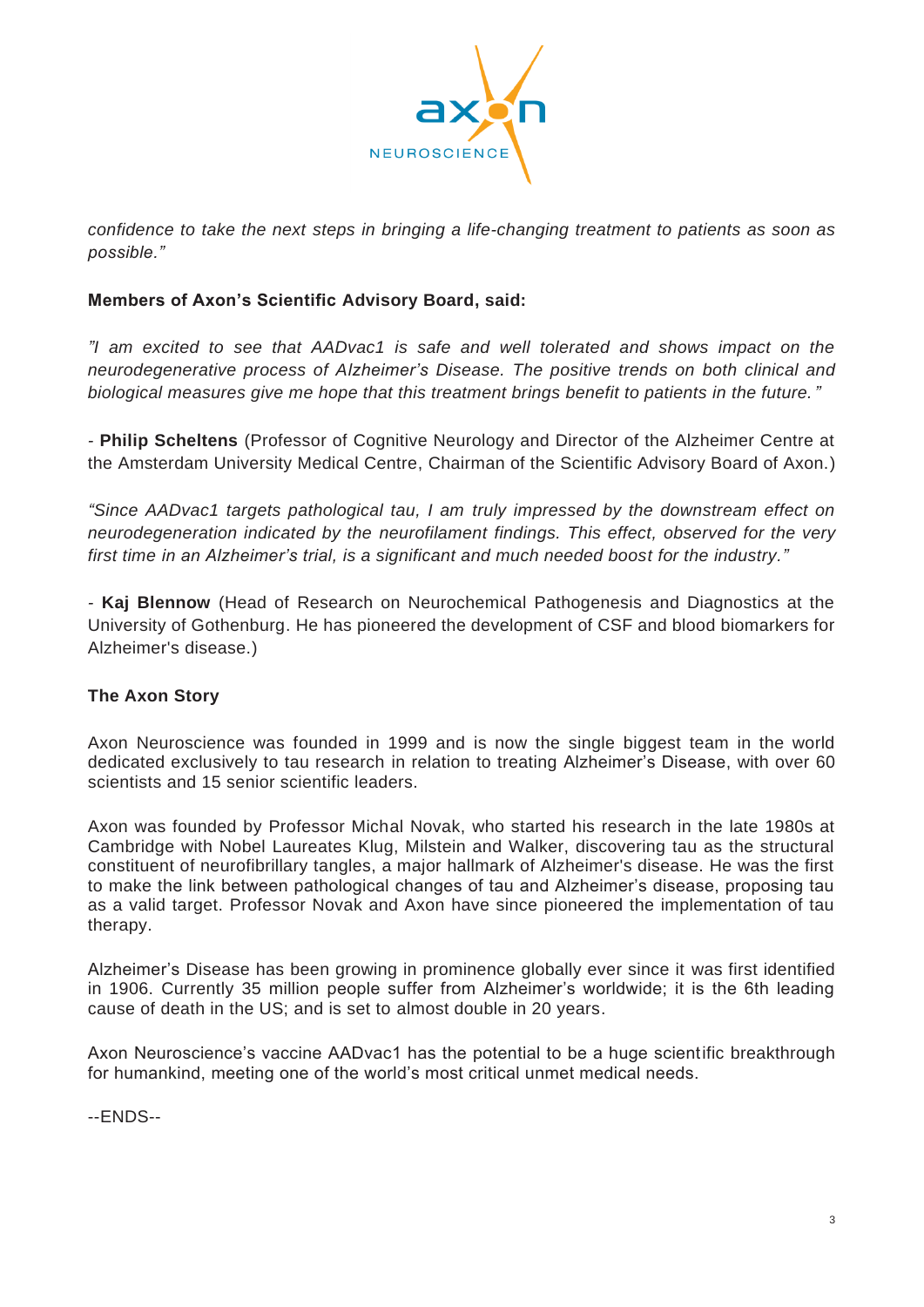

**Media enquiries**

**Finsbury**

Nidaa Lone / Alex Gorokhov

[Axon-LON@finsbury.com](mailto:Axon-LON@finsbury.com)

+44(0) 207 251 3801

#### **About Axon Neuroscience**

Axon Neuroscience is on a mission to eradicate Alzheimer's disease by developing tau-based treatments, which shall halt the disease and relieve the symptoms in sufferers, as well as prevent the onset in potential victims.

Axon was founded in 1999 by Professor Michal Novák, who started his research in the late 1980s at Cambridge with Nobel Laureates Klug, Milstein and Walker, discovering tau as the structural constituent of neurofibrillary tangles, a major hallmark of Alzheimer's disease. He was the first to make the link between pathological changes of tau and Alzheimer's disease, proposing tau as a valid target. Professor Novak and Axon have since pioneered the implementation of tau therapy.

The company has a scientific team of over 60 scientists and 15 senior scientific leaders, with over 500 cumulative years' experience in Alzheimer's, is the single biggest team in the world dedicated exclusively to tau research for over 20 years.

#### **About Tau and Tau vaccine AADvac1**

Tau proteins play a vital role in the healthy, normal functioning of a brain. The disease starts when normal tau proteins become pathological by truncation (i.e. the process of pathological truncation makes them 'unhealthy' – completely changing their structure and function). Unhealthy tau are prone to attaching to each other, creating clumps which spread through the brain, causing the disease. The distribution of these clumps shows strong correlation with clinical symptoms in patients.

Axon has developed a vaccine AADvac1, which is the most clinically-advanced tau therapy in development. It uses the body's own immune system to induce the production of antibodies that specifically target unhealthy tau.

It differs from other tau-based research by tackling both the formation of 'unhealthy' tau clumps and the spread of those clumps already formed. The rest of the industry has been focused